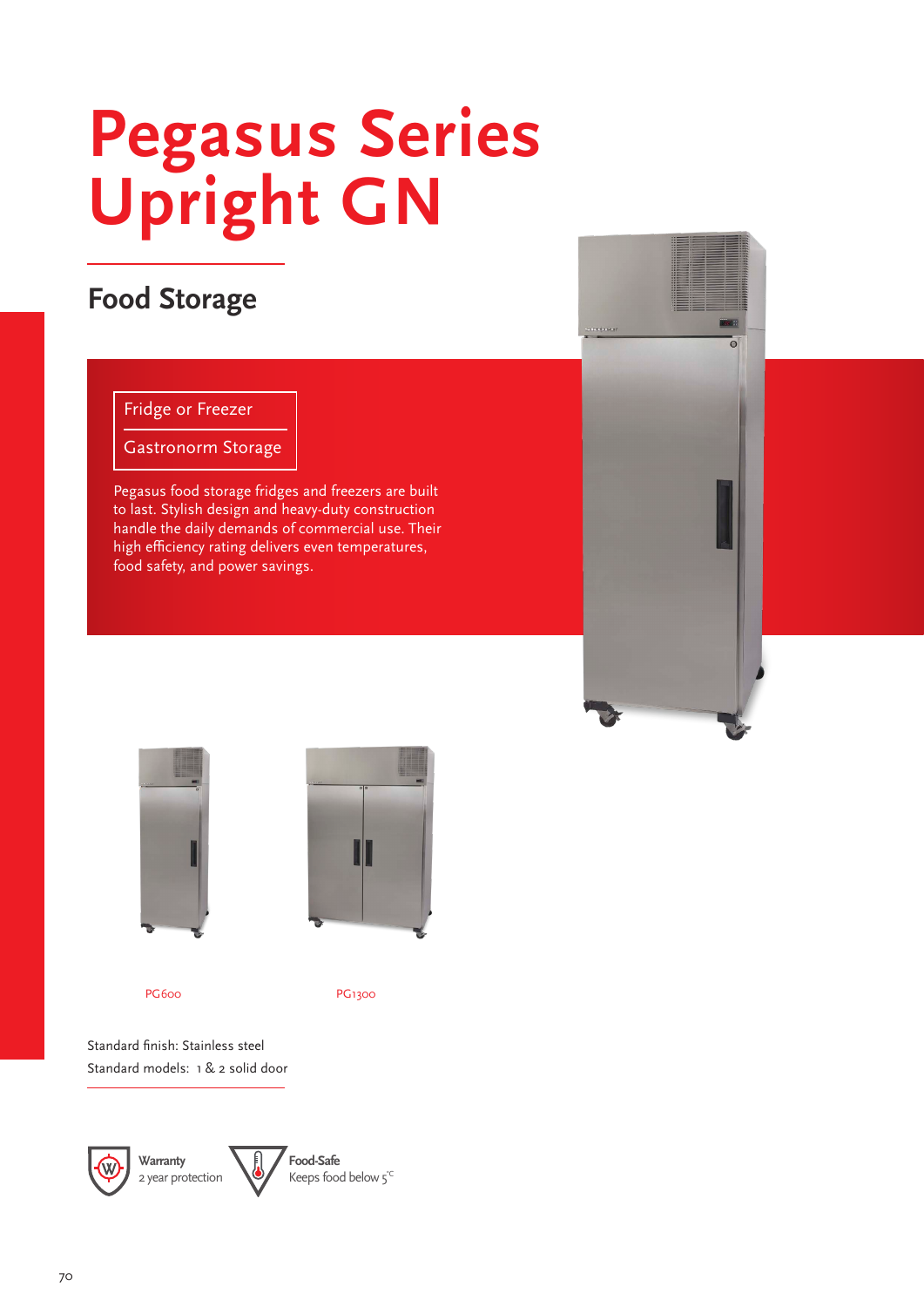#### **Best Suited to:**



## **Quick Guide**

#### **Pegasus Series Upright GN**

| Premium build quality              |
|------------------------------------|
| <b>Fridge or freezer</b>           |
| Gastronorm $1/1$ & $2/1$ pand (GN) |
| Busy - heavy duty kitchens         |
| High effciency models              |
| High ambient conditions            |
| <b>SKOPE premium controller</b>    |
| Remote available                   |
| Customisable                       |

| $\circledcirc$ $\circledcirc$ $\circledcirc$ $\circledcirc$ |
|-------------------------------------------------------------|
|                                                             |
|                                                             |
|                                                             |
| $\begin{array}{c} \textcircled{\scriptsize{8}} \end{array}$ |
|                                                             |

#### **Standard Features**

**SKOPE premium controller** 

**Fan forced ducted airflow** 

**Heated fascia**

**Key locks on all doos**

**Door activated interior LED lighting**

**Adjustable front locking castors** 

**5 levels of adjustable & removable tray slides**

**Premium stainless steel exterior & interior** 

**Front breathing refrigeration system**

#### **Options**

- **• White or black powdercoat**
- **• Full powdercoat colour range**
- **• Remote**
- **• Extra shelf & slides/clips**
- **• S/S Punched shelves**
- **• 1 year extended warranty**

#### **Benefits**

**Easy to use with pre-programmed features**

**Tight consistent temperature for food safety**

**Eliminates condensation**

**Extra security**

**Easy to find stored products**

**Easy installation, positioning & relocation**

**For maximum product storage flexibility**

**Very durable, easy to clean & maintain** 

**Built in design to save space**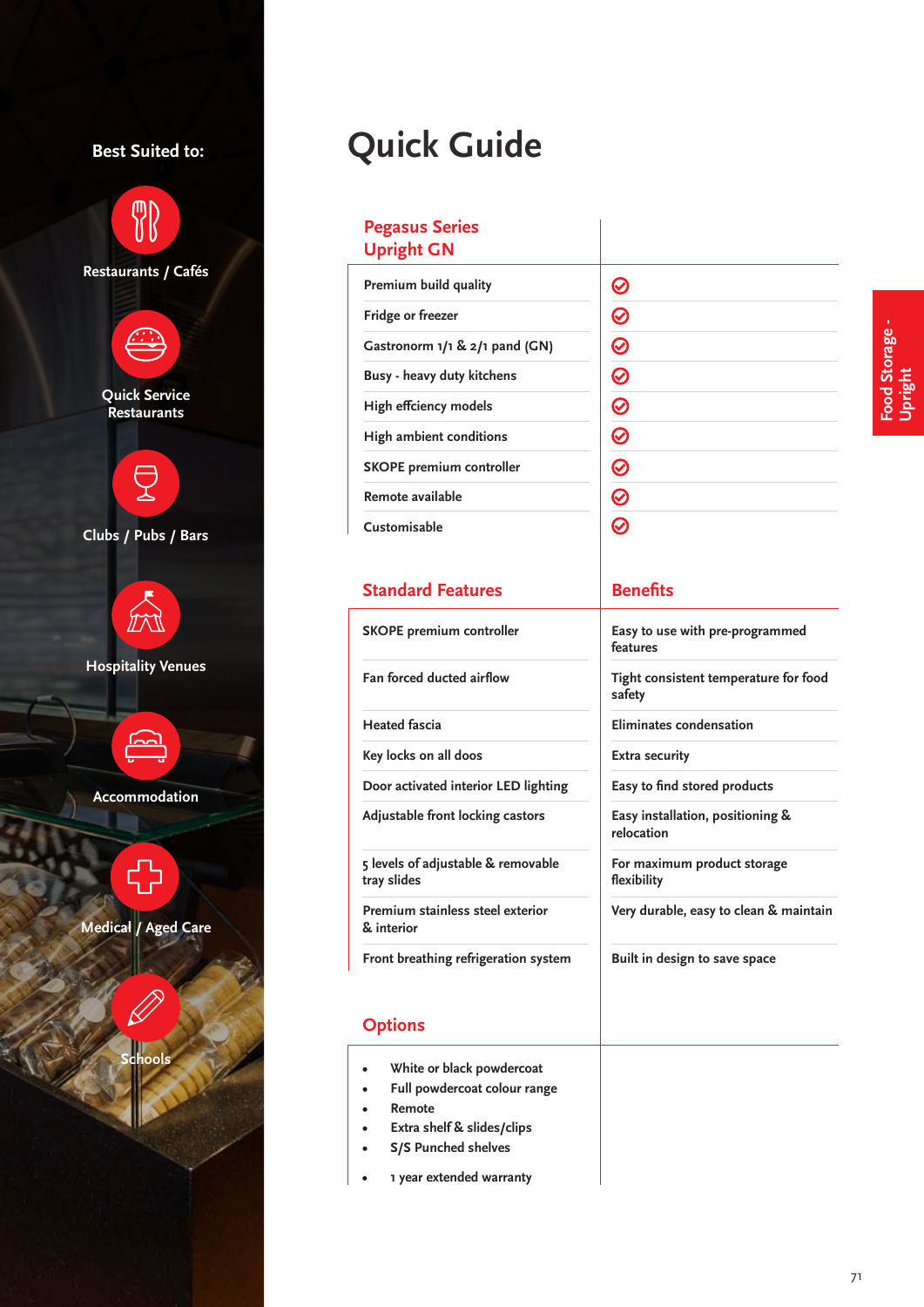| <b>Specifications</b>                | PG6oo                 |                          | PG6oo                 |                          | <b>PG1300</b>         |                          |  |
|--------------------------------------|-----------------------|--------------------------|-----------------------|--------------------------|-----------------------|--------------------------|--|
| Fridge/Freezer - doors               | Fridge - 1 Door       |                          | Freezer - 1 Door      |                          | Fridge - 2 Door       |                          |  |
| <b>Self Contained/Remote</b>         | <b>Self Contained</b> | Remote                   | <b>Self Contained</b> | Remote                   | <b>Self Contained</b> | Remote                   |  |
| Model ID                             | PG6ooVC               | PG6ooVCr                 | PG6ooVF               | PG6ooVFr                 | PG1300VC              | PG1300VCr                |  |
| <b>External</b>                      |                       |                          |                       |                          |                       |                          |  |
| Dimensions (W x D x H mm)            | 685 x 820 x 2100      |                          | 685 x 820 x 2100      |                          | 1370 x 820 x 2100     |                          |  |
| Total floor area (m <sup>2</sup> )   | 0.56                  |                          | 0.56                  |                          | 1.11                  |                          |  |
| Weight (kg)                          | 193                   | 178                      | 215                   | 195                      | 230                   | 210                      |  |
| Door                                 |                       | Solid                    |                       | Solid                    |                       | Solid                    |  |
| Electronic controller                |                       | Yes                      | Yes                   |                          | Yes                   |                          |  |
| Remote duty (Watts @ SST)            | N/A                   | 600W @ -5°C              | N/A                   | 695W @ -30°C             | N/A                   | 1000W @ -5°C             |  |
| Breathes from / Expels air to        |                       | Front / Top              |                       | Front / Top              |                       | Front / Top              |  |
| Sign replacement panel               |                       | Yes                      | Yes                   |                          | Yes                   |                          |  |
| Cabinet construction                 | Stainless steel       |                          | Stainless steel       |                          | Stainless steel       |                          |  |
| Drainage (plumbing required)         | No                    | Yes                      | No                    | Yes                      | No                    | Yes                      |  |
| Locks as standard                    |                       | Yes                      |                       | Yes                      |                       | Yes                      |  |
| Supplied with legs & castors         | Yes                   |                          | Yes                   |                          | Yes                   |                          |  |
| <b>Internal</b>                      |                       |                          |                       |                          |                       |                          |  |
| Gross volume (litres)                |                       | 586                      |                       | 586                      |                       | 1298                     |  |
| Lighting                             | 1 x T8 LED tube       |                          | 1 x T8 LED tube       |                          | 1 x T8 LED tube       |                          |  |
| No. of shelves (per door)            | 5                     |                          | 5                     |                          | 5                     |                          |  |
| Shelf design (tray slides / shelves) |                       | SS / plastic coated wire |                       | SS / plastic coated wire |                       | SS / plastic coated wire |  |
| Total shelf area (m <sup>2</sup> )   |                       | 1.6                      |                       | 1.6                      |                       | 3.19                     |  |
| Coved floor                          |                       | Yes                      |                       | Yes                      |                       | Yes                      |  |
| Internal material                    | Stainless steel       |                          | Stainless steel       |                          | Stainless steel       |                          |  |
| Performance                          |                       |                          |                       |                          |                       |                          |  |
| Maximum ambient temperature          |                       | $43^{\circ}$ C           |                       | 40°C                     |                       | $43^{\circ}$ C           |  |
| Temperature range                    | 1°C to 4°C            |                          | -18°C to -21°C        |                          | 1°C to 4°C            |                          |  |
| Refrigerant                          | R134a / 340g          | Specify                  | R404A/ 650g           | Specify                  | R134a / 410g          | Specify                  |  |
| <b>Electrical</b>                    |                       |                          |                       |                          |                       |                          |  |
| Electrical power (kW)                | 0.82                  | 0.08                     | 1.39                  | 1.20                     | 1.15                  | 0.24                     |  |
| Current draw (Amps)                  | 3.40                  | 0.70                     | 5.80                  | 5.00                     | 4.80                  | 1.00                     |  |
| 10 Amp 3 pin plug                    |                       | Yes                      | Yes                   |                          | Yes                   |                          |  |
| Light switch on controller           |                       | No                       |                       | No                       |                       | No                       |  |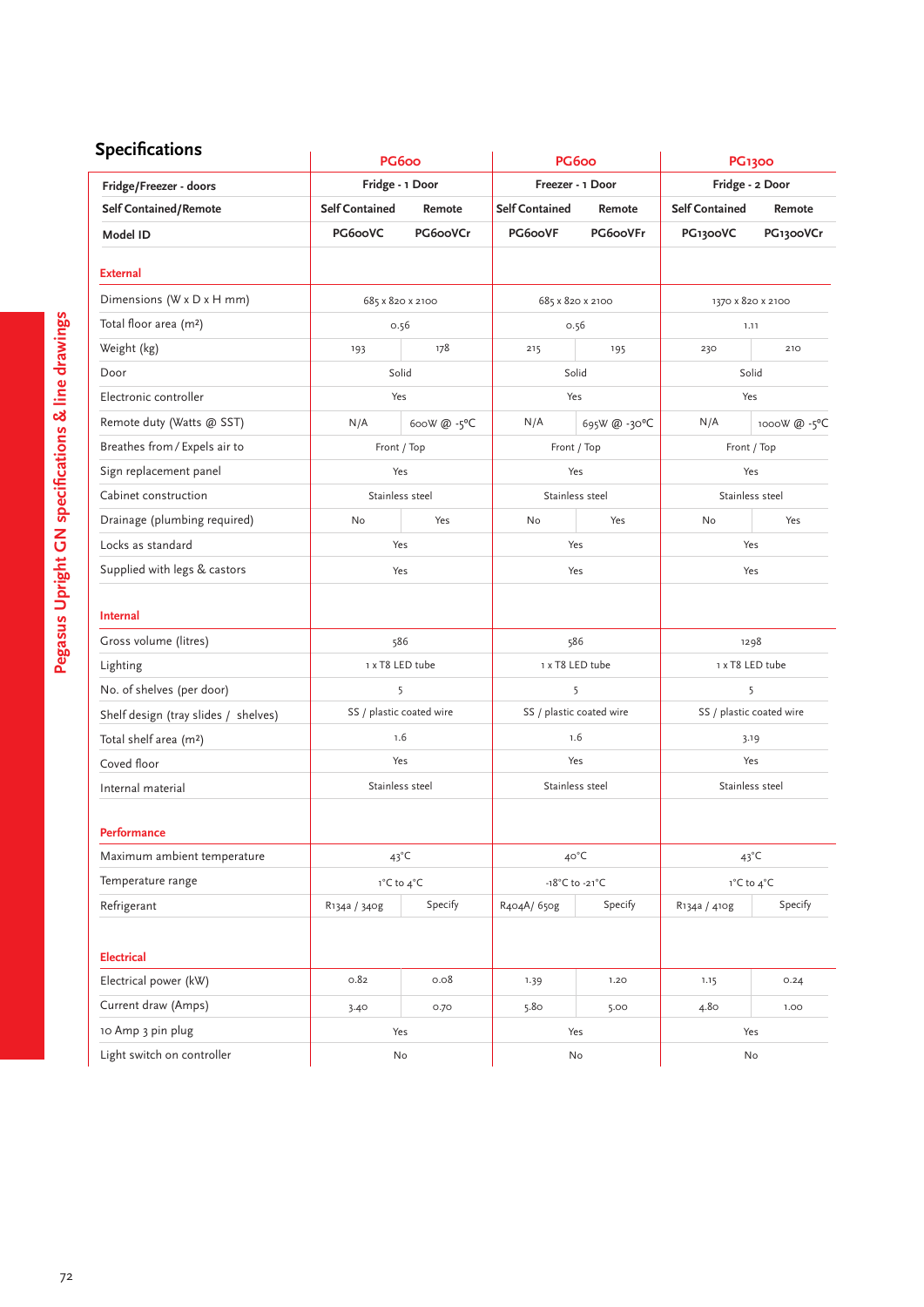| Freezer - 2 door         | <b>PG1300</b> |  |  |
|--------------------------|---------------|--|--|
| <b>Self Contained</b>    | Remote        |  |  |
| PG1300VF                 | PG1300VFr     |  |  |
|                          |               |  |  |
| 1370 x 820 x 2100        |               |  |  |
| 1.11                     |               |  |  |
| 290                      | 260           |  |  |
| Solid                    |               |  |  |
| Yes                      |               |  |  |
| N/A                      | 1070W @ -30°C |  |  |
| Front / Top              |               |  |  |
| Yes                      |               |  |  |
| Stainless steel          |               |  |  |
| No                       | Yes           |  |  |
| Yes                      |               |  |  |
| Yes                      |               |  |  |
| 1298                     |               |  |  |
| 1 x T8 LED tube          |               |  |  |
| 5                        |               |  |  |
| SS / plastic coated wire |               |  |  |
| 3.19                     |               |  |  |
| Yes                      |               |  |  |
| Stainless steel          |               |  |  |
|                          |               |  |  |
| 40°C                     |               |  |  |
| -18°C to -21°C           |               |  |  |
| R404A / 960g             | Specify       |  |  |
|                          |               |  |  |
| 2.04                     | 1.94          |  |  |
|                          |               |  |  |
| 8.50                     | 8.10          |  |  |
| Yes                      |               |  |  |